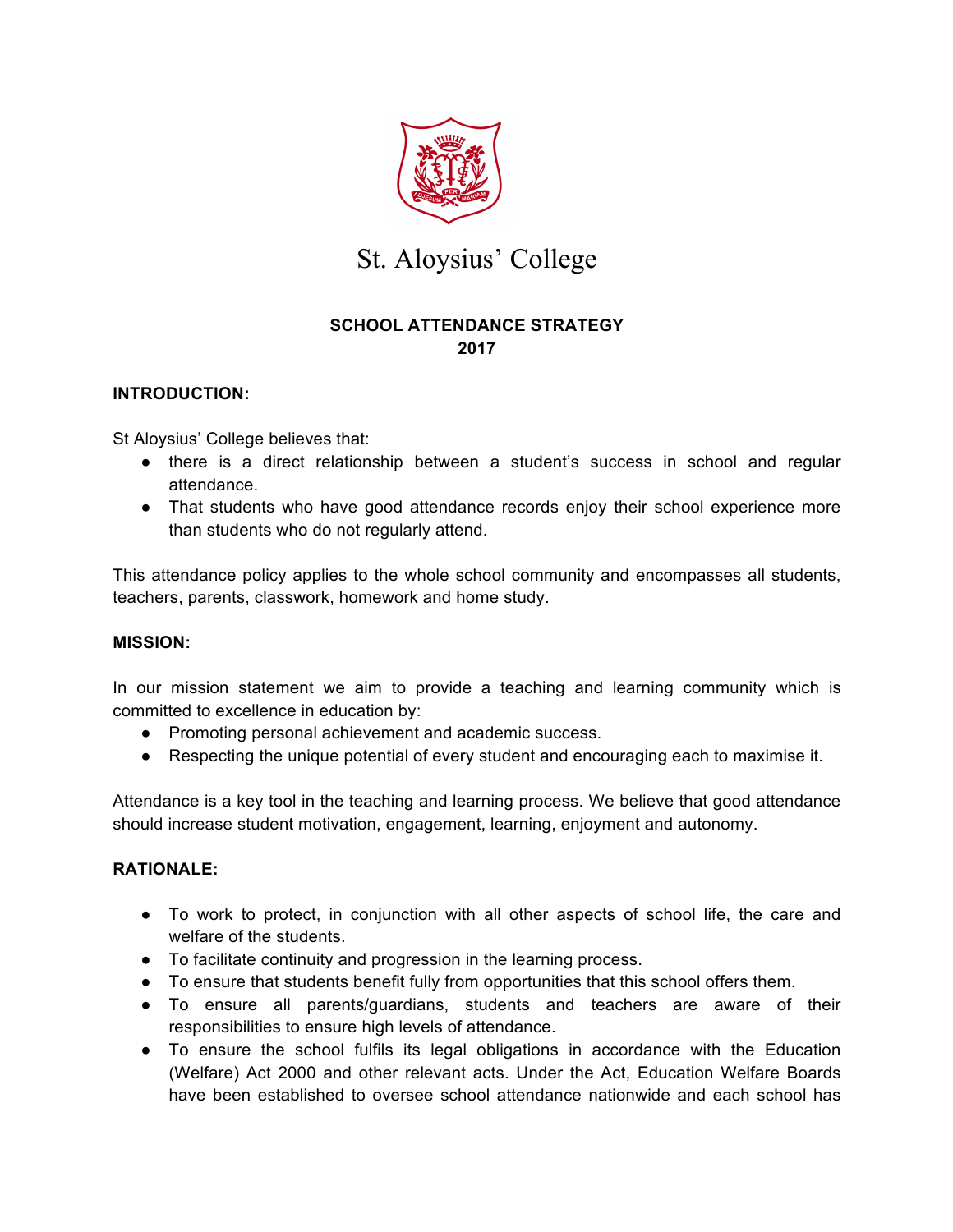been assigned an Education Welfare Officer whose duty it is to liaise with the school in relation to any attendance problems which may emerge.

The Principal must inform the Educational Welfare Officer where any of the following occur:

I. A student is suspended from school for a period of more than 5 days

II. The aggregate number of school days on which a student is absent from school during a school year is more than 20 days

III. A student is, in the opinion of the Principal of St. Aloysius' College, not attending school regularly

This strategy is directed by:

- 1. The educational interests of the students.
- 2. The St. Aloysius' College mission statement.
- 3. St. Aloysius' College Pastoral Care Policy.
- 4. Legislative requirements arising from the Education Welfare Act 2000.
- 5. Requirements of the Department of Education and Skills.
- 6. TUSLA reporting requirements.

### **AIMS OF THE STRATEGY**

It is hoped by constantly monitoring and tracking students' attendance records, absenteeism will improve and students will have a positive school experience.

This strategy will encourage, in a positive way, regular school attendance and an appreciation of learning within the school and will provide:

- A focus on the awareness and importance of school attendance
- Accurate records of students' whereabouts at all times during school hours.
- Inform parents of the vital role they play in their child's school attendance.
- Steps for early identification and correction of students with patterns of poor attendance.
- For the establishment of closer contacts between the school and families concerned
- Steps to ensure our students have a positive relationship with learning
- To regularly monitor and evaluate techniques used
- To set targets for improving attendance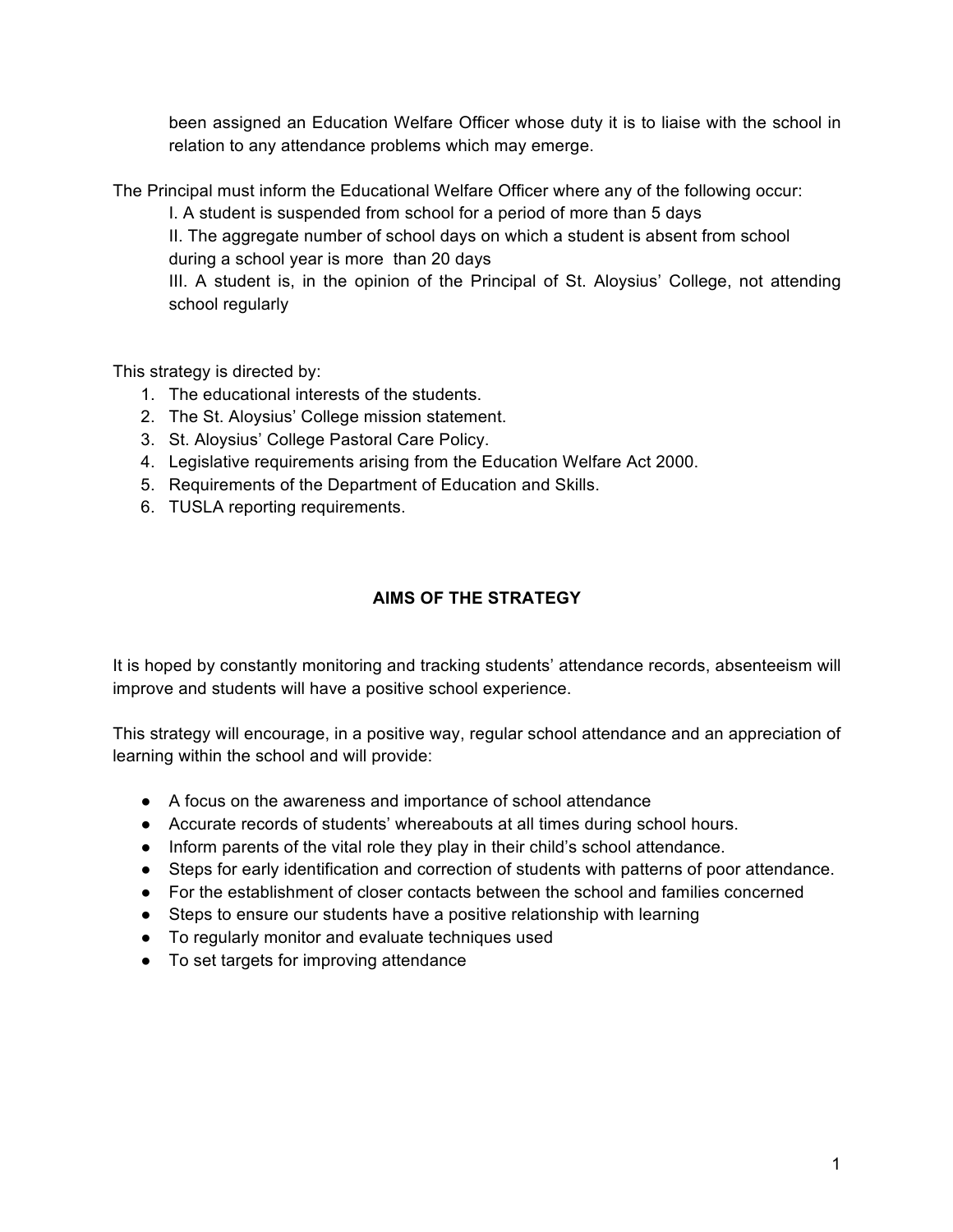### **ROLES AND RESPONSIBILITIES OF ATTENDANCE PROCEDURES:**

### **Students:**

- Are expected to be present for in school for 8.35 each morning for classes at 8.45 am
- Are expected to be present at Assembly at 8.35 am one day a week.
- Students are expected to maintain high standards of punctuality for classes throughout the day.
- Students are expected to be present each day.

## **Parents:**

- To support the school's Attendance Strategy in compliance with their legal responsibilities as parents. (Education Welfare Act 2000)
- To ensure regular and punctual attendance of students and avoid unwarranted absences.
- To oversee that advice and guidelines provided in this strategy and the students journal are followed.
- To provide a written excuse for the student's absence on the first day of return to school.
- To provide to the school with reliable contact telephone numbers, email addresses and alternative 'emergency' numbers so that the school may contact parents/guardians or other authorised parties if necessary.
- To adhere to the procedures set out in this Strategy for the withdrawal of students from school during the school day.
- To make every effort to arrange dental and medical appointments outside school time.
- To acknowledge, and where necessary, reply to communications from the school in relation to attendance issues.
- Parents who are collecting their daughter early must present to reception or appoint a designated adult to do so.
- Parents are reminded that all family holidays should be taken within school holiday periods only.
- Parents and students are made aware of the legal position with regard to part-time work and are also alerted to the adverse effect it has on student's performance in school..
- ●

# **Board of Management**

- Overall responsibility for attendance rests with the BOM.
- To ensure that the strategy is developed and evaluated from time to time.
- To consider reports from the Principal on the implementation of the strategy.
- Unauthorised absence from school is a major breach of school discipline.

# **Principal and Deputy Principals:**

- To establish structures and procedures to record attendances and absences of students.
- To monitor regularly the attendance records on VSware for students.
- To monitor the implementation of this strategy
- To make reports to the Education Welfare Officer as required by the Education (Welfare) Act 2000.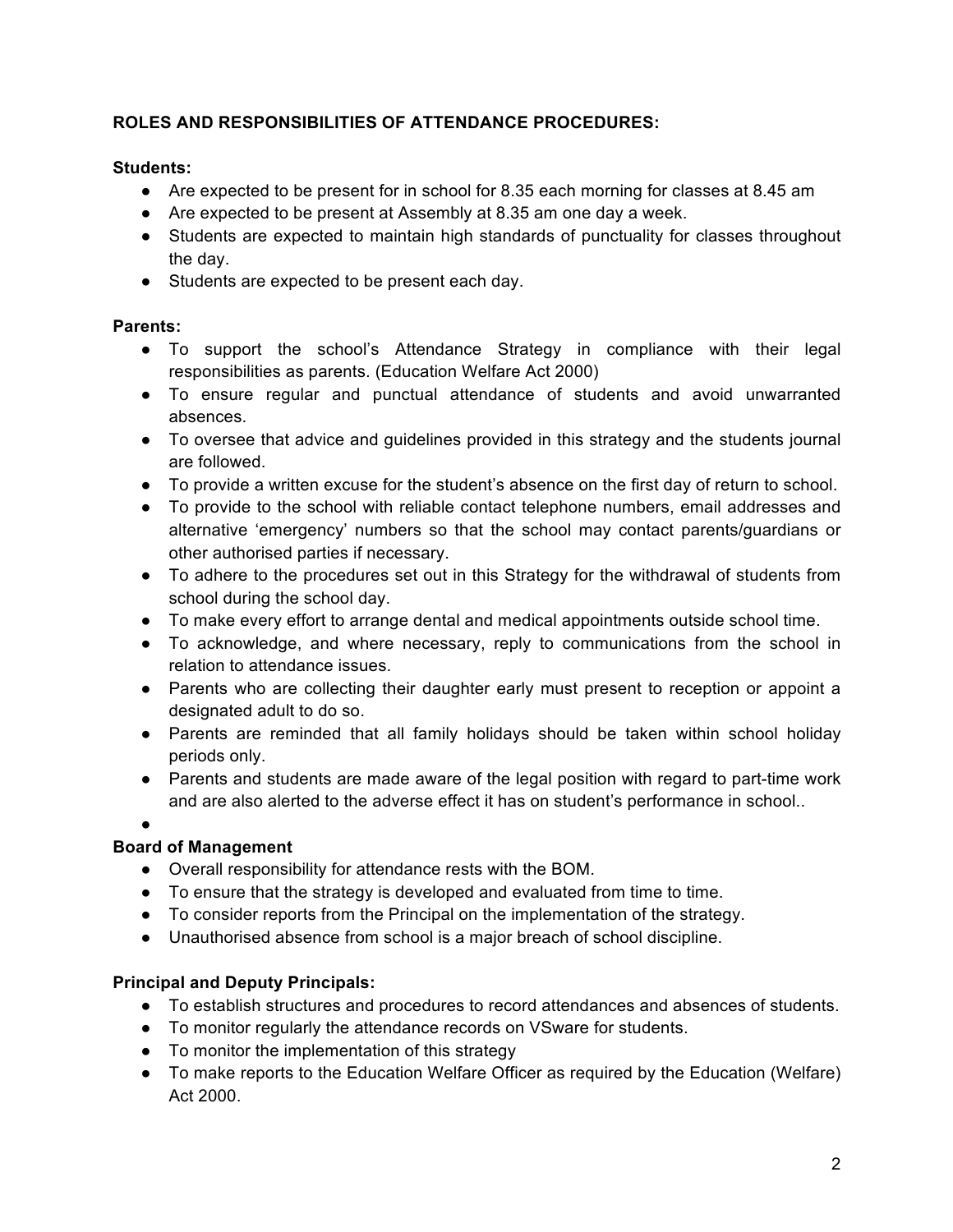- To remind students and parents of the importance of regular attendance and the negative impact of frequent absences on student progress and student participation in school and all school based activities.
- To work in cooperation with the Year Heads, Class Teachers, Administration Staff and the Pastoral Care Team to implement the School Strategy and develop necessary approaches to improve student attendance.
- To inform new teachers of their obligations with regard to recording attendance

### **Year Head:**

- To monitor the attendance records on VSware for students in their year groups.
- To remind the pupils during the assemblies of the Year Group of the importance of regular attendance and punctuality.
- To communicate with the Pastoral Care Team any concerns regarding a particular pupil's attendance.
- To contact parents/guardians where unauthorised absences occur or are suspected and/ or when patterns of absences are developing and to notify the Deputy Principals/Principal of same.
- To meet, along with the Deputy Principal, those students for whom attendance or punctuality is a problem in order to discuss the issue.
- To recognise and reward students, using the Merit System, who have excellent attendance or punctuality, or who have significant improvements.

### **Subject Teachers**

- Subject teachers shall record the attendance of every class, every day using VSware.
- They should bring any concerns regarding student attendance in their subject to the attention of the appropriate Year Head.
- Teacher expectation should be that that all students can succeed academically.
- Curriculum should be assessed to ensure that it suits the needs of all students.
- Attention should be paid to lateness as an indication of the beginning of an attendance problem.
- To model good punctuality for the students.
- To report student attendance to the internal school office for any special tuition groups.
- Where a teacher takes a group for school-related extra-curricular activities, the teacher who oversees the activity prepares a list of the names and this is entered in the system by Admin staff as SCH - school business or sport. Prior to departure, the teacher provides a copy of the list to the Deputy Principal. The Deputy Principal either posts this on the Staff Notice Board or emails it to staff@saintals.ie. If a student listed is absent from the trip, the teacher will notify the admin staff of same.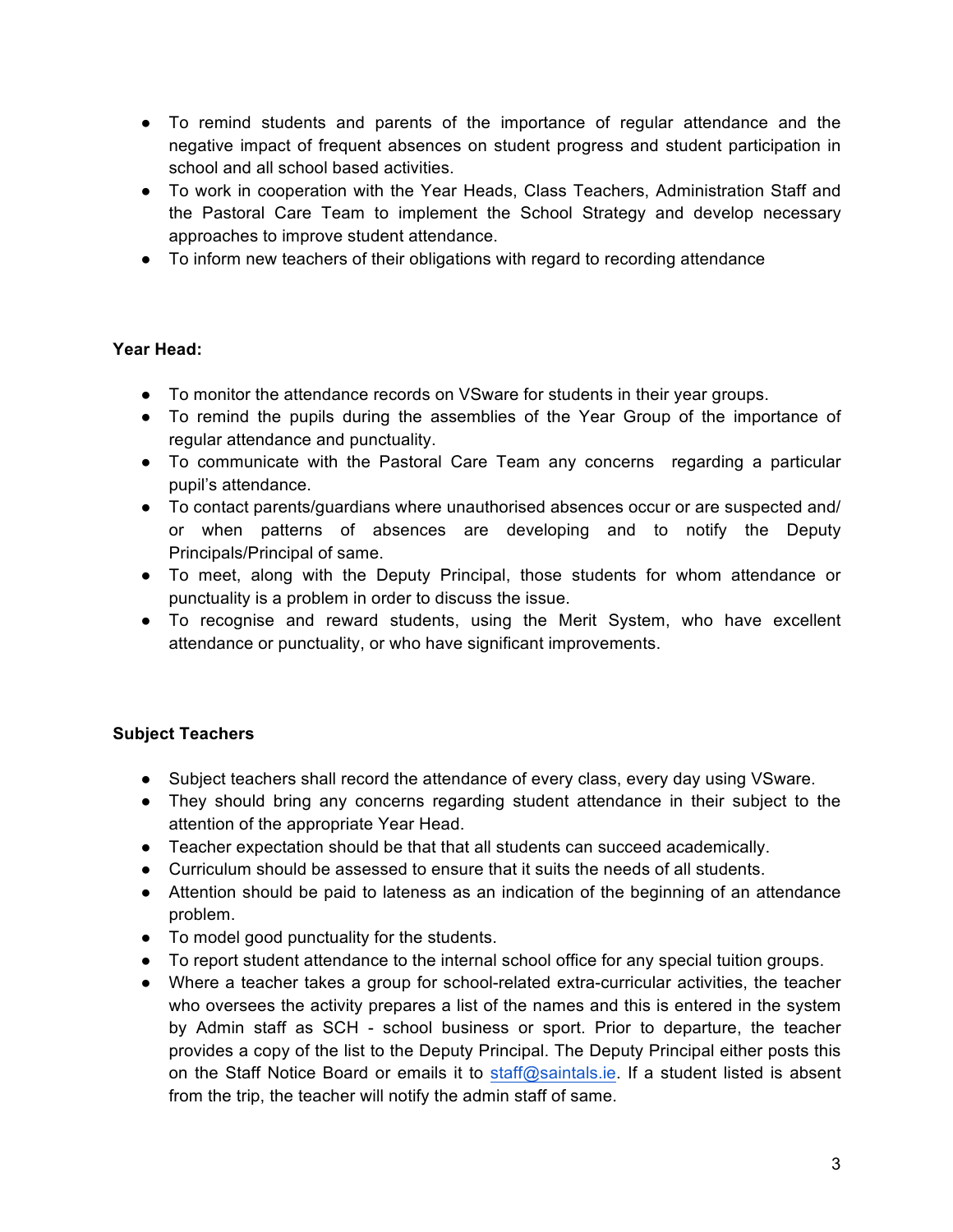### **GUIDING PRINCIPLES:**

All students must attend school at the scheduled times every day: Mon, Tues, Thurs 8.45 am - 3.45 pm Wed 8.45 am - 1.00pm Fri 8.45 am - 3.30pm

- The School day starts at 8.45 am each day at St. Aloysius College. Students are expected to be at school at 8.35 am at the latest, to ensure that students are ready with all required books and equipment for classes. Students are expected to be seated in class at 8.45am.
- Teachers keep a record of attendance for each class during the day on VSWare.
- A text message is sent to the parent/guardian informing them of their daughter's absence from school between 9.30 and 10.00 am.
- Parents/guardians should also contact the school office on the day to explain any absence.
- Students must at all times supply the school authorities with a note of explanation provided by the parent/guardian for an absence.

# **DAY TO DAY IMPLEMENTATION:**

- The attendance roll is recorded electronically by subject teachers on VSware before 9.00 daily. Those arriving after the start of class are recorded as late.
- Students who arrive at school after 8.45 am are required to sign in at the Internal school reception. The student will be given a late note from the School Reception confirming that signing in has taken place. The secretary will amend the attendance roll on VSware. The student will then go to their relevant class of the day according to the timetable where the class teacher will accept the late note. In the event a student does not have a late note or the teacher notices taking the roll that the student is marked absent, the student will be sent back down to the internal school reception.
- Students who leave the school during the day due to illness or appointments must present to the Principal/Deputy Principal before 10.00 am to explain their reason for leaving and have their Permission to Leave school note signed. Prior to leaving they report to the internal school office to sign out on VSware and report to the main front office reception to be collected by a parent/guardian and signed out.
- Where students are absent from school for school-related extra-curricular activities, this is entered in the system by Admin staff as school business or sport. The teacher who oversees the activity prepares a list of the names and, prior to departure, posts this on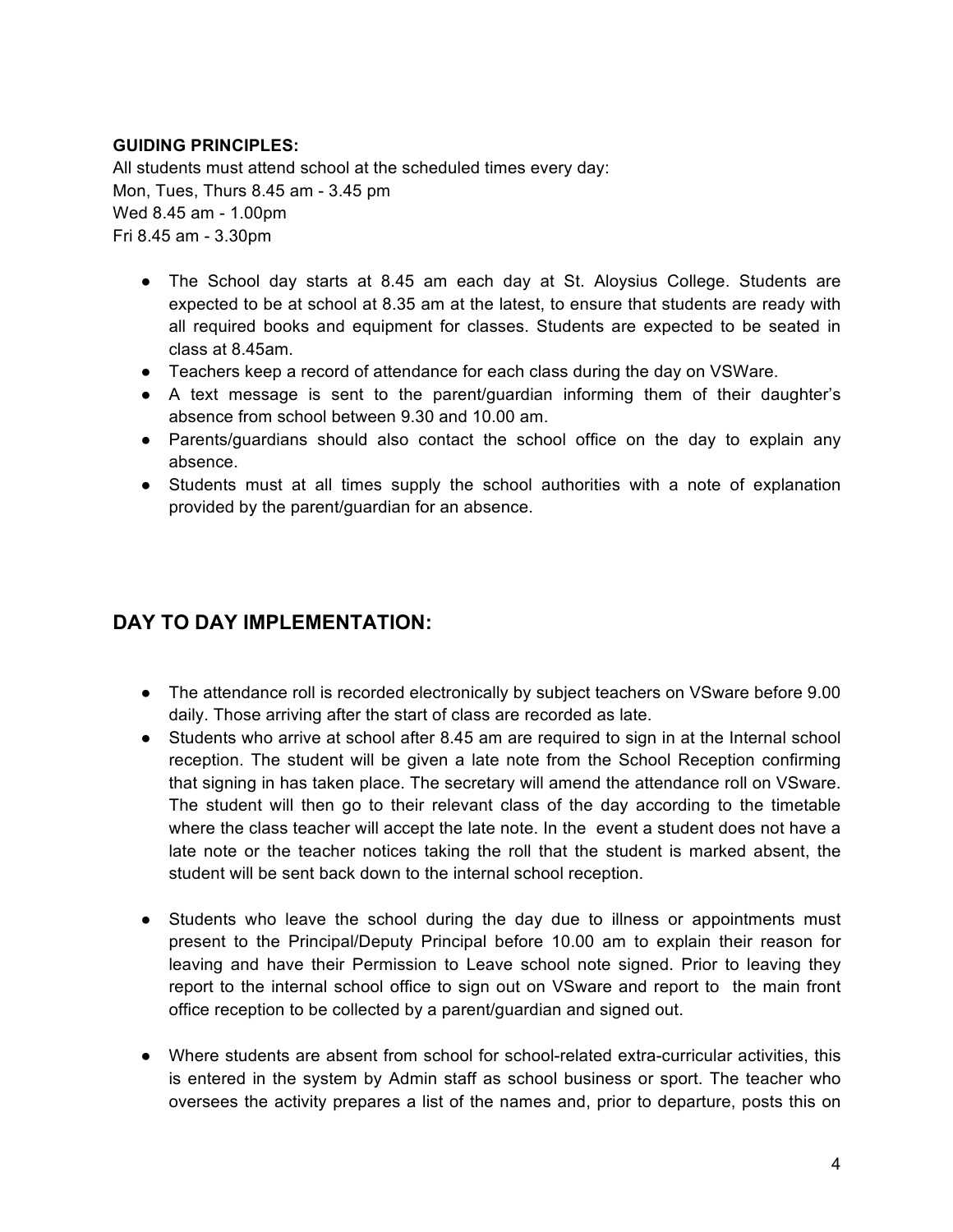the Staff Notice Board or emails to staff@saintals.ie and provides a copy of the list to the Deputy Principal. If a student listed is absent from the trip, the teacher will notify the admin staff of same.

## **PROCEDURES FOR MONITORING ATTENDANCE:**

- The Deputy Principal, Year Head and school secretary track the attendance records of the students. This helps to identify students who are at risk of developing school attendance problems.
- The Year Head meets with students who may be at risk to encourage them to attend (Appendix 1). The Year Head may at this stage invite the parents/guardians to the school, to discuss and attempt to resolve any difficulties and or impediments to regular school attendance.
- After **10 Days absence** a Year Head will send a letter to parents/guardians (Appendix 2) informing them of the amount of absences and inviting them to the school to discuss the situation.
- The Year Head will communicate the names of these students to the Student Support Team. The Student Support team may make recommendations to support the student, including meeting with the school Guidance Counsellor.
- After **15 Days absence** another letter is sent home by the Deputy Principal warning parents that their child is at imminent risk of being reported to TUSLA. The Deputy Principal will ring home and arrange for the Parents to come in and meet in order to devise an attendance strategy.
- After **20 Days absence** the student is reported to TUSLA. The Principal will ring home and arrange for the parents/guardians to come in to discuss an urgent care plan.

# **PROCEDURE FOR RECORDING EXPLANATIONS FOR ABSENCES:**

- Explanations for absence notes are provided in the back of the each student's journal.
- If a student is absent, an absent note must be completed by a parent/guardian on day of return. This must be placed in the relevant Year Head box by 11.00 am.
- The counterfoil of this note should remain in the journal and be shown to each subject teacher.
- Unexplained absence will incur a meeting between the Year Head and the student and a possible sanction.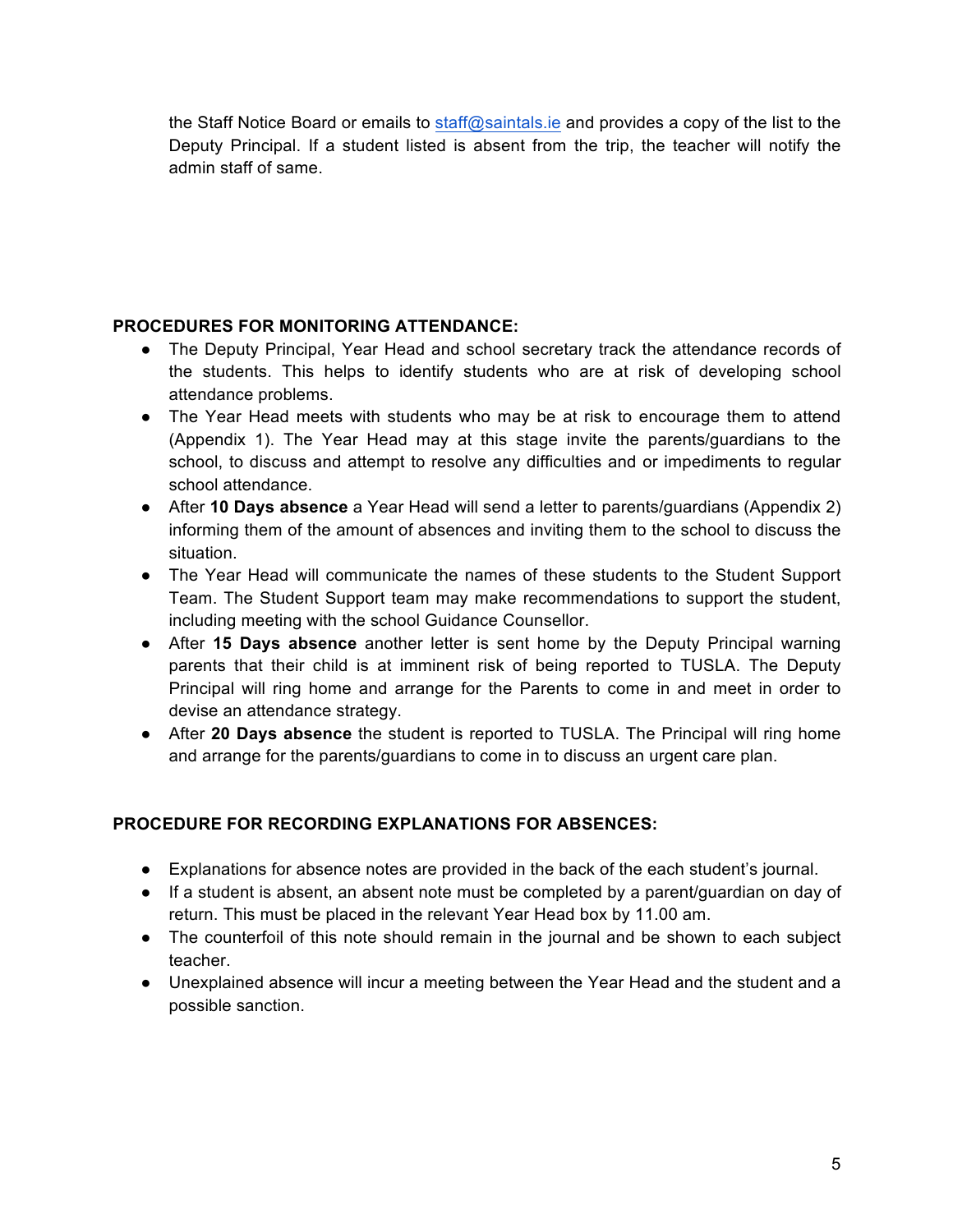### **SCHOOL ACTIVITY/WORK EXPERIENCE:**

● Absences from class due to participation in a school activity is recorded as school activity (SCH))

### **LATE POLICY:**

- Students are requested to get into the routine of being on time for school.
- Students who arrive late, disrupt the class and miss important instruction time.
- When a student is late, the reason for her lateness must be clearly stated on the slip provided in the student journal and presented to internal school admin office before going to class.
- The roll is then amended to late on VSware by the office.
- The student must place the top copy of this note in the Year Head box during lunchtime and keep the counterfoil in her journal.

### **TRUANCY:**

- Truancy is considered a serious breach of the Code of Behaviour and incurs immediate suspension.
- In school truancy (where a student remains in the building but does not attend a timetabled class) incurs a meeting between the Year Head and student. This may result in a referral to the counsellor and or a detention, the student is required to explain why they have chosen not to go to their appointed class.

### **LEAVING SCHOOL EARLY DUE TO ILLNESS:**

- Any student who feels unwell during the day is asked to present at the Principal/Deputy Principals office.
- Contact will be made with parents/guardians from this office regarding collection of the student.
- Students should not contact parents via mobile phone if feeling unwell. When in school, students are under the care of the school and the school is responsible for their welfare and needs to make a judgment call on student well-being. Likewise parents have handed care of their daughter over to the school during the school day and should be able to continue with their work and other responsibilities when their child is in school.
- A permission to leave school early slip will be completed by the internal school office and this slip is to be placed in the Year Head box.
- A parent or designated adult must sign in at reception and collect the student.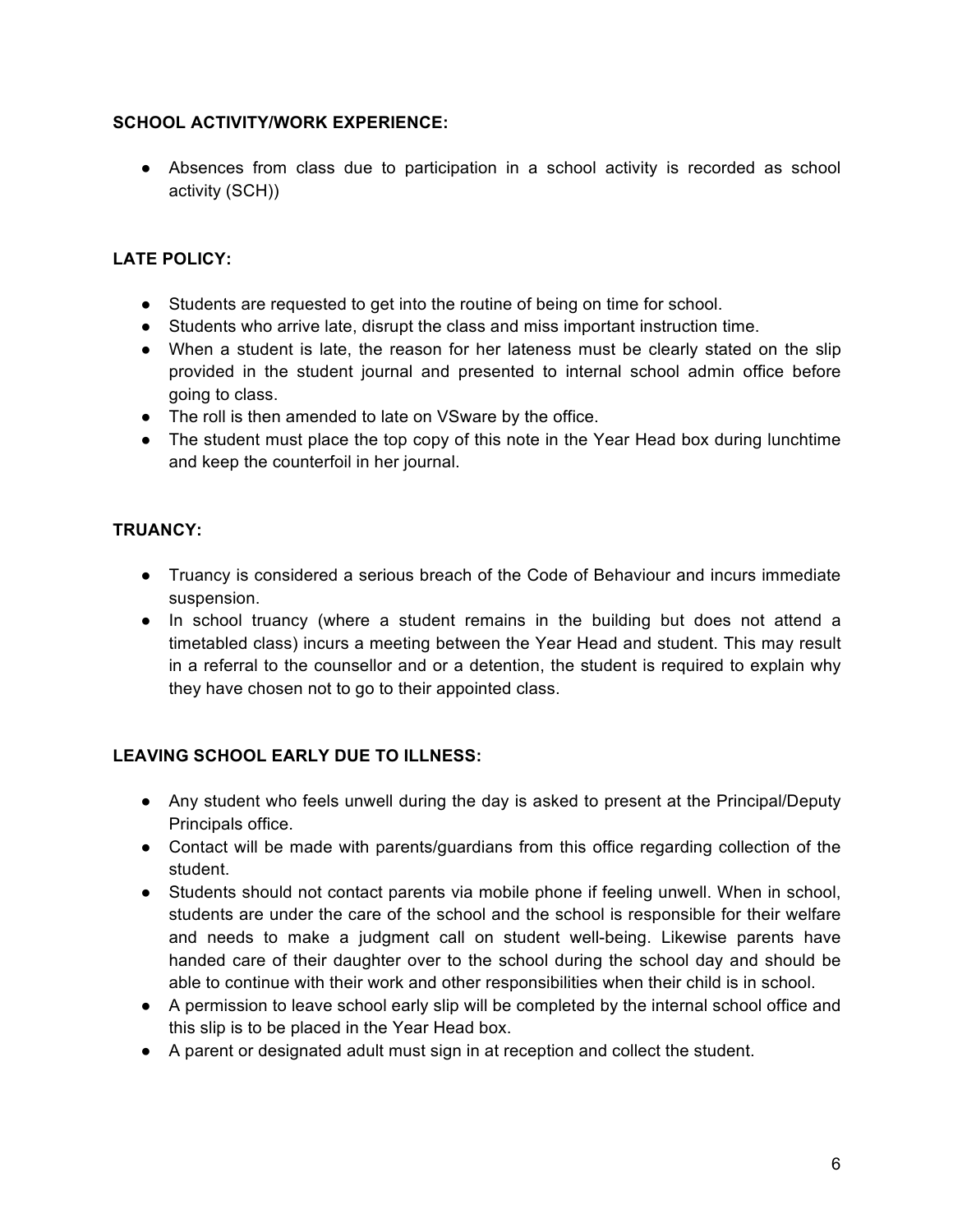### **APPOINTMENTS:**

- Parents/guardians are requested not to make appointments during school hours.
- When this is unavoidable a permission to leave school early must be completed by a parent/guardian and presented to the Principal or Deputy Principal by 10.00am on the day of appointment. An appointment card should accompany the note.
- Parents or a designated adult must sign at reception and collect their daughter.
- If a pattern of school early slips are noticed the Principal and or Deputy Principal will request to meet with the parents/guardians.

# **STRATEGIES TO PROMOTE STUDENT PARTICIPATION:**

St. Aloysius' College encourages the full participation of all students in all aspects of school life and aims to maximise their personal development, good citizenship and academic progress. This is achieved through various programmes in the school.

Curriculum:

- The school offers a wide range and variety of subjects at Junior and Senior level.
- The school also offers a Transition year programme.
- Career guidance and counselling are also available in the school as is resource teaching.
- These programmes provide scope for personal development as well as preparing students for their participation in society.

Methodologies:

- In the teaching of these programmes the teacher endeavours to use a variety of methodologies, which encourage and facilitate the participation of all students.
- The school management provides and supports the professional development of the teachers by permitting them to attend in-service courses/workshops and by offering staff training days.

Extra-Curricular:

• The school's programme of extra-curricular activities caters for a wide range of activities in order to maximise student participation. Activities range from sports, music, drama, visits, charity awareness, competitions, newsletters and field trips.

Pastoral Care:

• The school's pastoral care structures and class organisation arrangements endeavours to enable all students to participate in the life of the school.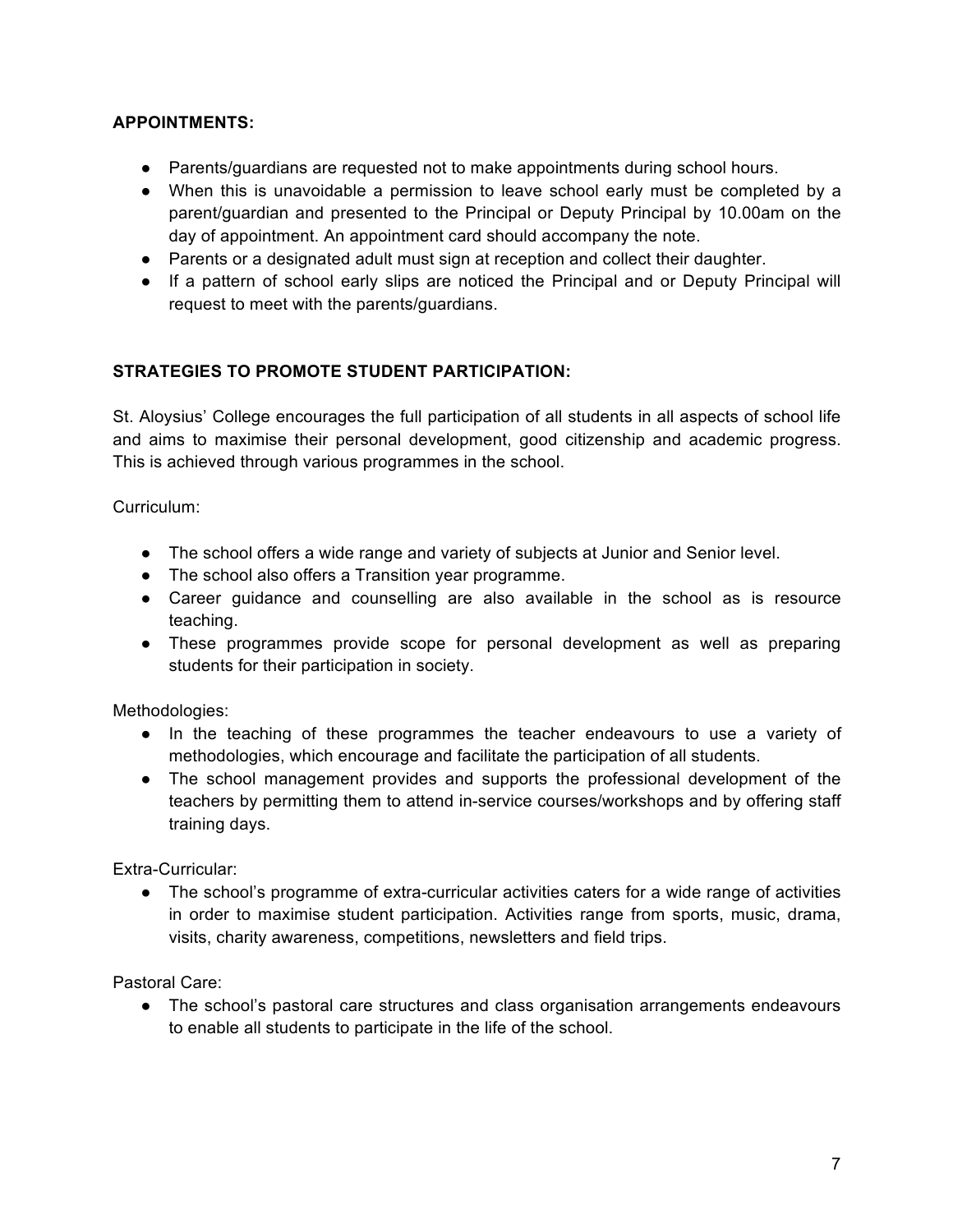### **SUCCESS CRITERIA:**

- Attendance awareness is embedded in all our teaching and learning
- A positive attendance culture exists in the school
- To regularly monitor and evaluate the techniques used and attendance
- Parents, students and teachers are satisfied with the effectiveness of this strategy.
- Targets to be formulated at the beginning of each year, based on data collected from VSware from the previous year.
- These targets to be shared with staff, students and parents at the beginning of the each academic year.
- Students with improved attendance to be recognised and rewarded using the school Merit system.

### **REVIEW PROCEDURES:**

- The procedures will be reviewed annually and discussed at the beginning of the year staff meeting.
- Views and experiences of teachers, students and parents will be surveyed in relation to the success criteria.

#### **Passed by the Board of Management – December 2017**